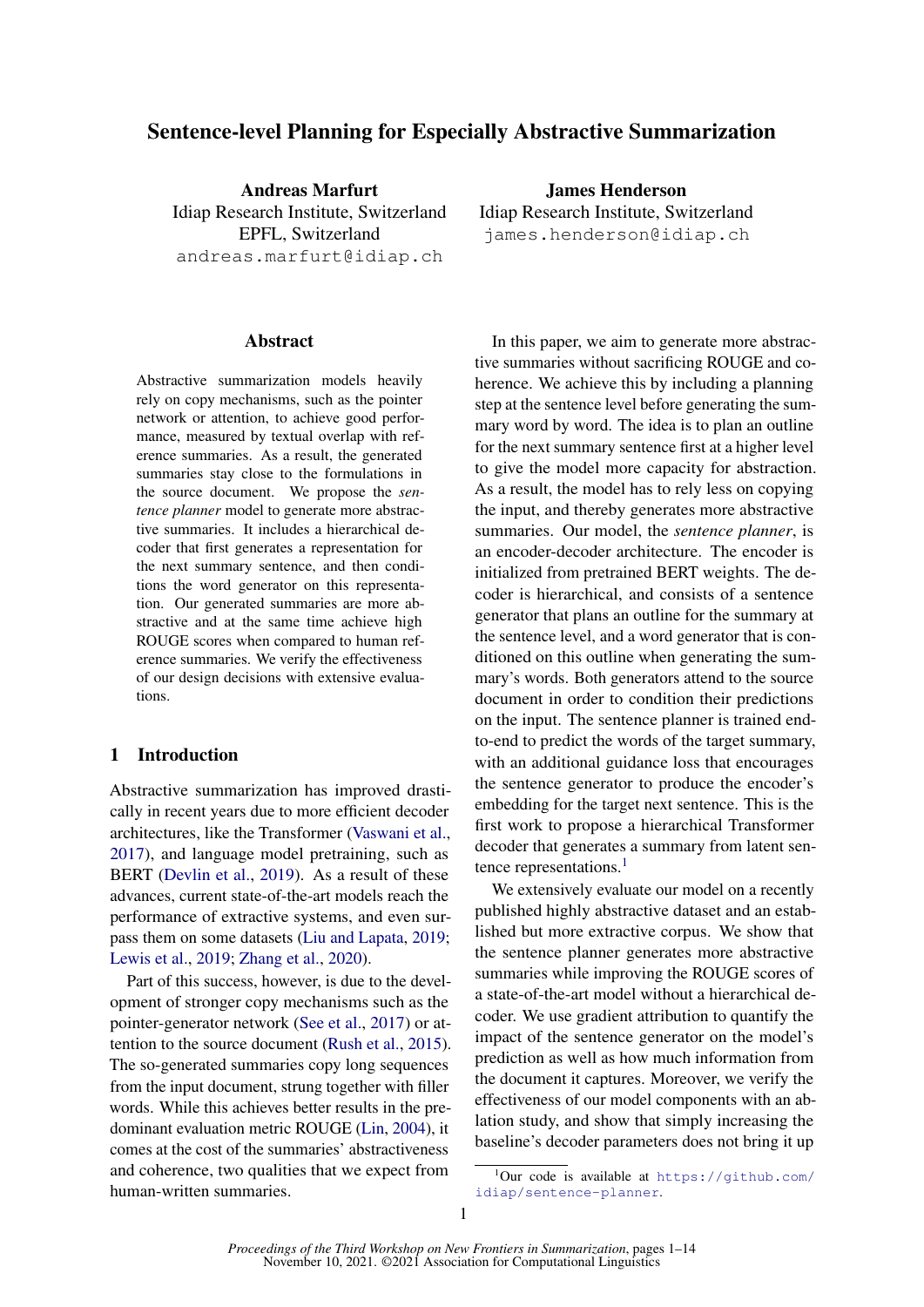<span id="page-1-1"></span>

Figure 1: (a) BERTSUMEXTABS model. An encoder encodes the document, and a word generator generates the next word given previous words, while paying attention to the document. (b) Sentence planner model. A shared encoder separately encodes the document and each sentence of the summary generated so far. The sentence generator takes the summary sentence embeddings and predicts the next sentence embedding, which the word generator is then conditioned on. Both generators integrate document information through attention.

to par with the hierarchical decoder. Our automatic evaluations are confirmed in a human evaluation study, where the sentence planner improves upon its strong baseline in each of six quality categories.

Our contributions are twofold: (a) We are the first to propose a hierarchical Transformer decoder that generates summaries from a latent sentencelevel plan, and (b) we perform an extensive evaluation of our model on two summarization datasets and show that it produces more abstractive summaries while retaining high ROUGE scores, two objectives that are in opposition.

## 2 The Hierarchical Decoder

Our approach builds on the BERTSUMEXTABS model [\(Liu and Lapata,](#page-9-1) [2019\)](#page-9-1). Their model consists of an encoder initialized with an extractive summarization model, which in turn was initialized with a BERT model, and a randomly initial-ized Transformer decoder.<sup>[2](#page-1-0)</sup> We keep the encoder the same. We replace the decoder with a hierarchical version by introducing a sentence generator that develops a high-level plan for the summary, and a word generator that is conditioned on this plan. A model diagram is shown in Figure [1.](#page-1-1) Section [2.1](#page-1-2) describes how the sentence generator develops the outline for the summary, and Section [2.2](#page-2-0) shows how the word generator makes use of it.

#### <span id="page-1-2"></span>2.1 Sentence Generator

The sentence generator is a two-layer Transformer decoder. It receives as inputs the sentence representations of completed summary sentences, and generates a sentence representation for the next summary sentence.

Inputs. The inputs to the sentence generator are a sequence of representations of already completed summary sentences. These are computed by the same encoder that computes representations for the document tokens. For each individual previous summary sentence, the encoder computes its contextualized token embeddings. We use the contextual embedding of the end-of-sentence token as a representation for the sentence.[3](#page-1-3) When generating the first summary sentence, there are no completed sentences, so we use a single zero vector as input to the sentence generator.

During training with teacher forcing, we use the previous portion of the reference summary as input to the encoder. Since the entire summary is known in advance, we can compute all inputs to the sentence generator in parallel.

Self-attention. The sentence generator's selfattention operates at the sentence level, which means the sequence length  $n$  for our Transformer decoder is very small (between 2 and 4 on average, see Section [4\)](#page-4-0). As a result, the self-attention computation, which is quadratic in the sequence length, becomes extremely cheap. As in regular Transformer decoders, a causal mask prevents attention to future sentences.

Cross-attention. In the cross-attention, the sentence generator pays attention to the encoded document. Through this connection, the sentence generator is able to compare the already generated

<span id="page-1-0"></span><sup>&</sup>lt;sup>2</sup>Even stronger results have recently been achieved when pretraining an entire sequence-to-sequence model on a task closer to summarization (BART [\(Lewis et al.,](#page-8-1) [2019\)](#page-8-1), PEGA-SUS [\(Zhang et al.,](#page-9-2) [2020\)](#page-9-2)). In this paper, we restrict ourselves to encoder initializations with the BERT model and do not consider other pretraining approaches, since these techniques are orthogonal to our contribution.

<span id="page-1-3"></span><sup>&</sup>lt;sup>3</sup>We found that this performed better than alternative encodings of the summary, as discussed in Appendix [A.](#page-10-0)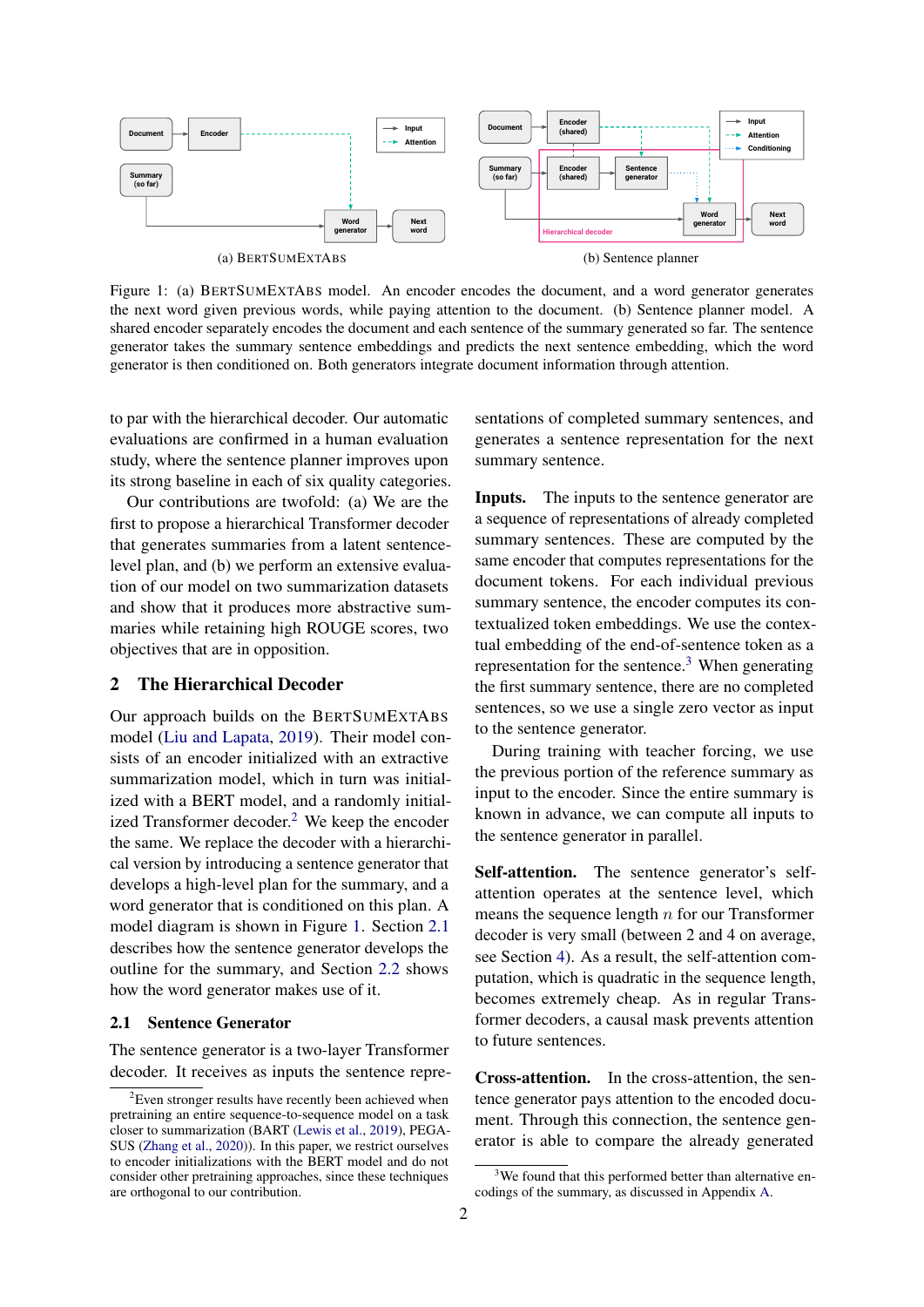<span id="page-2-3"></span>

| Dataset                                 | Examples        | Mean doc length  |                | Mean summary length |              | Novel bigrams    | Corefs         |
|-----------------------------------------|-----------------|------------------|----------------|---------------------|--------------|------------------|----------------|
|                                         |                 | words            | sentences      | words               | sentences    |                  |                |
| CNN/DailyMail<br><b>Curation Corpus</b> | 312085<br>39911 | 685.12<br>504.26 | 30.71<br>18.27 | 52.00<br>82.63      | 3.88<br>3.46 | 54.33%<br>69.22% | 0.105<br>0.441 |

Table 1: Dataset statistics.

summary to the document and identify missing information that should appear in the next sentence.

**Output.** The output of the sentence generator is a representation  $r_{\rm sent}$  for the next summary sentence. Section [2.2](#page-2-0) describes how we condition the word generator on this sentence representation.

Guidance loss. We provide the sentence generator with an additional loss term for guidance. Since during training, we know the ground truth next summary sentence and can compute its encoding  $r_{\text{gold}}$ , we penalize the (element-wise) mean squared error between the gold and the predicted next sentence representation.

$$
\mathcal{L}_{\text{MSE}} = \frac{1}{d} \sum_{i=1}^{d} ||r_{\text{gold}}^{(i)} - r_{\text{sent}}^{(i)}||_2^2 \tag{1}
$$

where  $d$  is the representations' dimension. This loss term is added to the regular cross-entropy loss with a scaling hyperparameter  $\lambda$ , although we found  $\lambda = 1$  to work well in practice.

We do not backpropagate the guidance loss's gradients from the sentence generator into the encoder to avoid a collapse to a trivial solution. Otherwise, the encoder might output the same representation for every sentence so that the sentence generator can perfectly predict it.

## <span id="page-2-0"></span>2.2 Word Generator

Our word generator is also a Transformer decoder. The regular Transformer decoder consists of layers l with self-attention, cross-attention and feedforward sublayers. They are defined as follows:

$$
sl = LN(hl-1 + SelfAtt(hl-1))
$$
 (2)

$$
c^{l} = LN(s^{l} + CrossAtt(s^{l}, r_{\text{enc}}))
$$
 (3)

$$
h^{l} = LN(c^{l} + FFN(c^{l}))
$$
\n(4)

where LN is layer normalization [\(Ba et al.,](#page-8-3) [2016\)](#page-8-3), SelfAtt stands for self-attention, CrossAtt is the cross-attention to the encoder outputs  $r_{\text{enc}}$ , and FFN is the feed-forward sublayer consisting of two fully-connected layers with an intermediate nonlinearity.

In our word generator, we condition on the sentence representation by replacing Eq. [3](#page-2-1) with

$$
c^{l} = LN(s^{l} + CrossAtt(s^{l}, r_{\text{enc}}) + r'_{\text{sent}})
$$
 (5)

where  $r'_{\text{sent}}$  is the sentence representation obtained from the sentence generator, passed through a fullyconnected and a dropout layer. We do not differentiate between layers and add the same sentence representation in every layer and to every token.

We experimented with various ways to use attention in the word generator to integrate the sentence representation. However, the conditioning method presented above substantially outperforms the attention-based integrations of the sentence representation. We further discuss this topic in Appendix [A.](#page-10-0)

At the end of a sentence, the word generator either outputs a special sentence separator symbol, prompting the sentence generator to generate the next sentence representation, or an end-ofsummary symbol, stopping generation.

### 3 Experimental Setup

We now describe the datasets  $(\S 3.1)$  $(\S 3.1)$  and metrics (§ [3.2\)](#page-3-0) that we use to evaluate our model, and give implementation details (§ [3.3\)](#page-3-1) to replicate our experiments. Dataset statistics are shown in Table [1.](#page-2-3)

#### <span id="page-2-2"></span>3.1 Datasets

<span id="page-2-1"></span>CNN/DailyMail. The CNN/DailyMail corpus was initially introduced as a question answering dataset in [Hermann et al.](#page-8-4) [\(2015\)](#page-8-4) and adapted for summarization by [Nallapati et al.](#page-9-5) [\(2016\)](#page-9-5), and has been widely used. The corpus's summaries are a concatenation of bullet points describing the highlights of the news article. They are therefore designed to be concise, but do not necessarily form a fluent summary. Extractive approaches perform well on CNN/DailyMail [\(Liu and Lapata,](#page-9-1) [2019\)](#page-9-1).

Curation Corpus. The Curation Corpus [\(Cura](#page-8-5)[tion,](#page-8-5) [2020\)](#page-8-5) is a recently introduced dataset of professionally written summaries of news articles. The corpus is an order of magnitude smaller than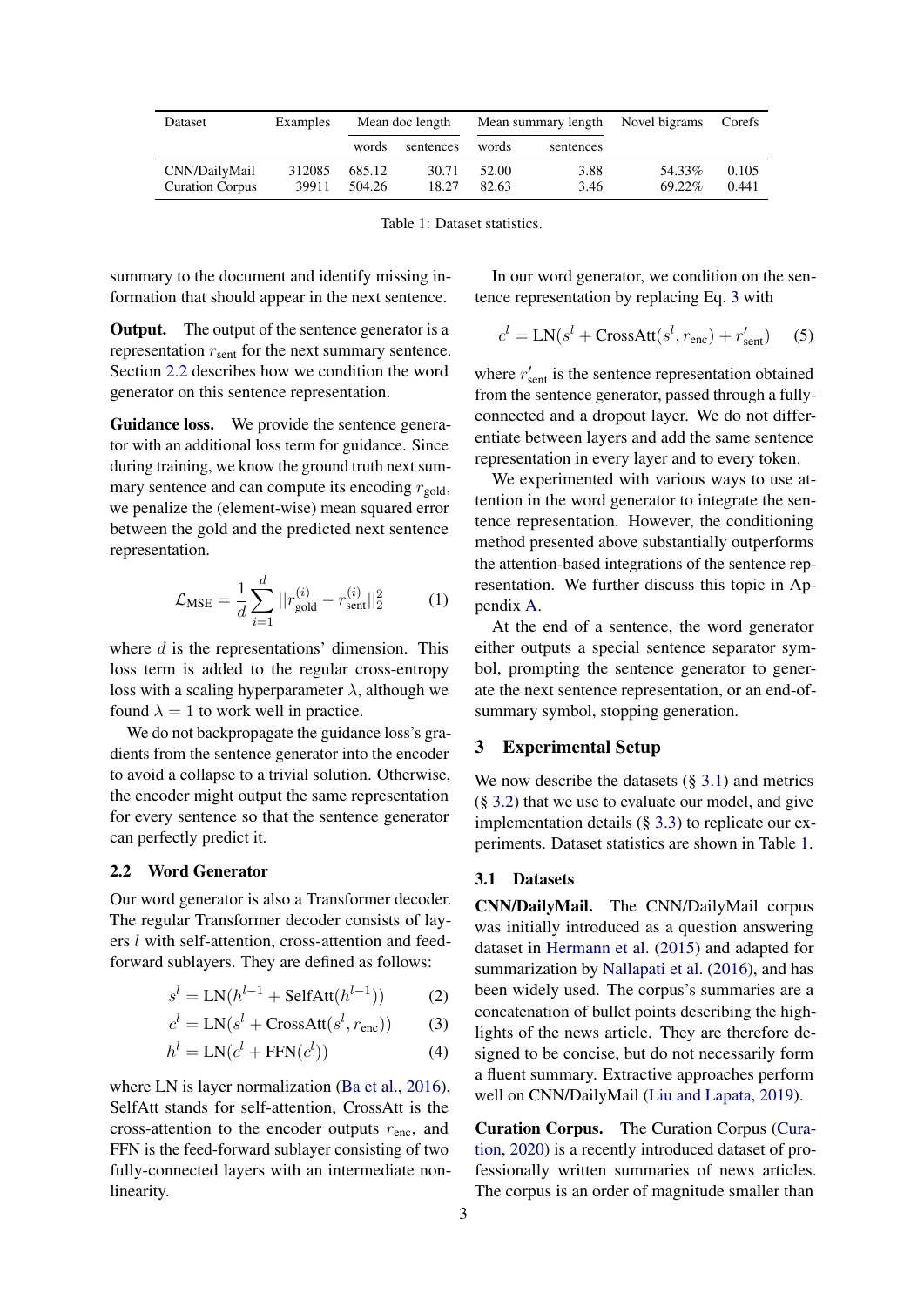CNN/DailyMail, and its articles and summaries have fewer but longer sentences (see Table [1\)](#page-2-3). We see this dataset as better representing the summarization task, since the summaries were written for this purpose specifically. Additionally, Curation Corpus's summaries span multiple sentences, in contrast to a dataset such as XSum [\(Narayan et al.,](#page-9-6) [2018\)](#page-9-6), which is a prerequisite for our approach. As a consequence, the majority of our experiments are conducted on Curation Corpus (see Section [4\)](#page-4-0). We describe our preprocessing in Appendix [B.](#page-10-1)

### <span id="page-3-0"></span>3.2 Metrics

ROUGE. The standard metric to automatically evaluate summarization systems is the ROUGE F1 score [\(Lin,](#page-8-2) [2004\)](#page-8-2). It measures textual overlap between the generated candidate and the reference summaries. The length of text spans for computing the overlap can be arbitrary, but it is common to report unigram and bigram overlap (ROUGE-1, ROUGE-2), as well as the longest common subsequence (ROUGE-L).

Novel bigrams. The fraction of novel bigrams in the generated summary with respect to the source document measures its abstractiveness. More abstractive methods generally attain lower ROUGE scores. To see why, consider the case where the reference summary and the model copy from the document. The generated summary is guaranteed to get an exact match and high ROUGE. In the opposite case, where both the reference summary and the model generate novel text, there is a good chance that the choice of words is not exactly the same, resulting in low ROUGE.

Corefs. Inspired by [Iida and Tokunaga](#page-8-6) [\(2012\)](#page-8-6), we evaluate discourse coherence with a coreference resolution model. We count the number of coreference links across sentence boundaries as a proxy for the coherence of a summary, i.e. whether the sentences build upon information in the preceeding ones. Since summaries with more sentences could be favored by this count, we normalize by the number of sentences. To extract coreferences from the generated summaries, we use the neuralcoref<sup>[4](#page-3-2)</sup> implementation. Table [1](#page-2-3) shows the mean number of coreference links across sentence boundaries for the datasets' reference summaries. We clearly see that the summaries in the Curation Corpus are written in a much more coherent style than the ones

from CNN/DailyMail. Specifically, the bullet point style summaries in CNN/DailyMail do not foster summaries whose sentences build on each other. However, this is a quality we would expect from human summaries, which is yet another reason to focus our analysis on the Curation Corpus.

### <span id="page-3-1"></span>3.3 Implementation Details

We use the code from BERTSUMEXTABS<sup>[5](#page-3-3)</sup> for our experiments. For the decoder, they have their own Transformer implementation while we employ the popular huggingface library [\(Wolf et al.,](#page-9-7) [2019\)](#page-9-7). In our experiments, we control for the possible discrepancy between these two implementations by reporting BERTSUMEXTABS's performance with a huggingface Transformer as well.

We use the hyperparameters from BERT-SUMEXTABS where not specified otherwise. For our implementation, a grid search found a learning rate of 0.001 for the BERT-initialized encoder and 0.02 for the randomly initialized Transformer(s) to work best. We use a fixed batch size of 3 with gradient accumulation over 5 batches. The hyperparameters for our implementation of BERTSUMEXTABS and our model are exactly the same, and we only tune the hyperparameters of the sentence generator with a grid search.

Our sentence generator is a 2-layer Transformer with 12 heads, a hidden size of 768, an intermediate dimension of 3072 for the feed-forward sublayer, and dropout of 0.1 for attention outputs. We do not apply dropout to the outputs of linear layers.

Curation Corpus. All our models are trained for 40,000 training steps, with a learning rate warmup of 2,500 steps. We did not see an improvement from initializing the encoder with a pretrained extractive model, and therefore initialize from BERT weights. We average the results from 5 runs, and also report the standard deviation in Appendix [C.](#page-11-0)

CNN/DailyMail. Our models are trained for 200,000 training steps, with 20,000 warmup steps for the pretrained encoder, and 10,000 warmup steps for the randomly initialized Transformer(s), following [Liu and Lapata](#page-9-1) [\(2019\)](#page-9-1). We also use their model checkpoint of BERTSUMEXT to initialize the encoder in all our models.

<span id="page-3-2"></span><sup>4</sup>[https://github.com/huggingface/](https://github.com/huggingface/neuralcoref) [neuralcoref](https://github.com/huggingface/neuralcoref)

<span id="page-3-3"></span><sup>5</sup><https://github.com/nlpyang/PreSumm>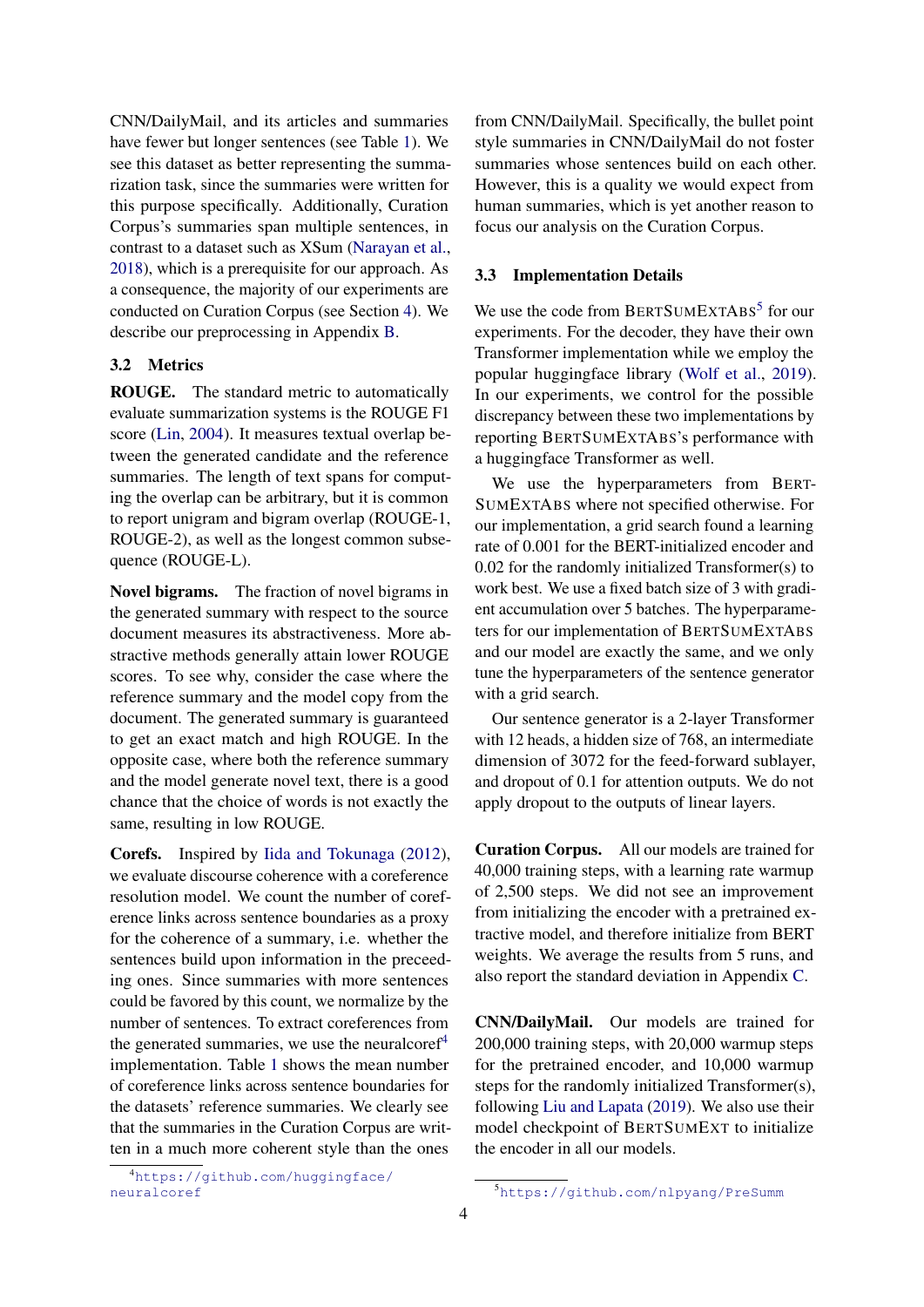<span id="page-4-3"></span>

| Model                                                    |                          | <b>ROUGE</b>   |                          | Sentences    |              | Novel Bigrams    | Corefs         |
|----------------------------------------------------------|--------------------------|----------------|--------------------------|--------------|--------------|------------------|----------------|
|                                                          | $R-1$                    | $R-2$          | $R-L$                    | Number       | Length       |                  |                |
| Gold summaries                                           | $\overline{\phantom{0}}$ |                | $\overline{\phantom{a}}$ | 3.46         | 28.0         | 69.22%           | 0.441          |
| BSEA (Liu and Lapata, 2019)<br>BSEA (our implementation) | 42.95<br>43.37           | 17.67<br>17.92 | 37.46<br>37.73           | 2.73<br>2.76 | 27.3<br>28.5 | 36.77%<br>37.29% | 0.267<br>0.283 |
| Sentence planner                                         | 44.40                    | 18.31          | 38.69                    | 3.15         | 28.2         | $39.29\%$        | 0.289          |

Table 2: Results on Curation Corpus. Mean over 5 runs. Best result in bold.

<span id="page-4-5"></span>

| Model                                      | IG       | Conductance |
|--------------------------------------------|----------|-------------|
| <b>BSEA</b>                                |          |             |
| + Sentence generator                       | $25.1\%$ | 32.3%       |
| + $\mathcal{L}_{MSE}$ (= Sentence planner) | 36.6%    | $29.1\%$    |

Table 3: Attribution study. IG: Attribution of the model predictions to  $r_{sent}$  vs. to cross-attention. Conductance: Attribution of the predictions to the article via  $r_{\rm sent}$  vs. via cross-attention.

#### <span id="page-4-0"></span>4 Results

We now turn to evaluation of our method. First, we show the results on Curation Corpus (§ [4.1\)](#page-4-1). With attribution techniques  $(\S 4.2)$  $(\S 4.2)$  and an ablation study (§ [4.3\)](#page-5-0) we uncover how the model uses the sentence generator component. Increasing the number of parameters of BERTSUMEXTABS (BSEA) does not provide the same improvements as our approach (§ [4.4\)](#page-5-1). On the CNN/DailyMail dataset, our model generates more abstractive summaries while retaining high ROUGE scores (§ [4.5\)](#page-5-2). Finally, a human evaluation validates the results from our automatic metrics  $(\S$  [4.6\)](#page-6-0).

#### <span id="page-4-1"></span>4.1 Results on Curation Corpus

Table [2](#page-4-3) shows the results of our evaluation on the Curation Corpus. The sentence planner substantially improves ROUGE scores compared to BERT-SUMEXTABS. The relative difference is between 2.2% and 2.5% for the different ROUGE variants. A noticeable difference also exists between the ROUGE scores of the two base model implementations, which is why we continue reporting the scores for both in the following.

The sentence planner's summaries are more abstractive than those of BERTSUMEXTABS, as indicated by the number of novel bigrams. However, there is still a large gap to the reference summaries displayed on the first line. The sentence planner generates substantially more sentences than BERTSUMEXTABS on average, moving it closer to the gold summaries. The mean number of words

within those sentences stays close to the reference statistic. [6](#page-4-4)

The mean number of coreferences across sentence boundaries, normalized by the number of sentences, is similar for all models, with the best score achieved by the sentence planner. This number is lower than for the reference summaries but substantially higher than for references and generated summaries from the CNN/DailyMail corpus (see Section [4.5\)](#page-5-2).

#### <span id="page-4-2"></span>4.2 Attribution to Sentence Representation

A natural question to ask is whether the sentence representation  $r_{\text{sent}}$  is actually used by the word generator. We therefore compare the attribution of the model predictions to  $r_{sent}$  with the attribution to the output of the cross-attention. We use the Integrated Gradients (IG) algorithm [\(Sundarara](#page-9-8)[jan et al.,](#page-9-8) [2017\)](#page-9-8) with respect to these intermediate representations. We choose the zero vector as a baseline  $r_0$ , but taking the mean of  $r_{sent}$  over the test examples as a baseline provides similar results. We then integrate along the path from  $r_0$  to  $r_{sent}$ 

$$
(r_{\text{sent}} - r_0) \int_{\eta=0}^{1} \frac{\partial F(x, r_0 + \eta(r_{\text{sent}} - r_0))}{\partial r_{\text{sent}}}
$$
 (6)

for a given input  $x$ . In practice, we discretize the integral and sum over 50 integration steps with linearly spaced  $\eta$  values. The case for the attribution to the cross-attention output is analogous. We report the relative attribution to  $r_{\text{sent}}$  in Table [3.](#page-4-5) The result is averaged over the first 100 examples in our

<span id="page-4-4"></span><sup>&</sup>lt;sup>6</sup>The mean number of sentences and (to a lesser extent) their average length can be influenced by a length penalty hyperparameter  $\alpha$ , which is set between 0.6 and 1 [\(Liu and](#page-9-1) [Lapata,](#page-9-1) [2019\)](#page-9-1). BERTSUMEXTABS with no penalty ( $\alpha = 1$ ) produces the same number of sentences and words as the sentence planner with the largest penalty ( $\alpha = 0.6$ ), but a large gap in ROUGE- $(1/2/L)$  remains:  $(0.7/0.6/0.6)$ . Consistent with [Sun et al.](#page-9-9) [\(2019\)](#page-9-9), we find that ROUGE scores increase with length and  $\alpha$ , but we also find that novel bigrams decrease. In order to not favor one side of the trade-off over the other, we stick with the setting of  $\alpha = 0.95$  from [Liu and Lapata](#page-9-1) [\(2019\)](#page-9-1) for both models.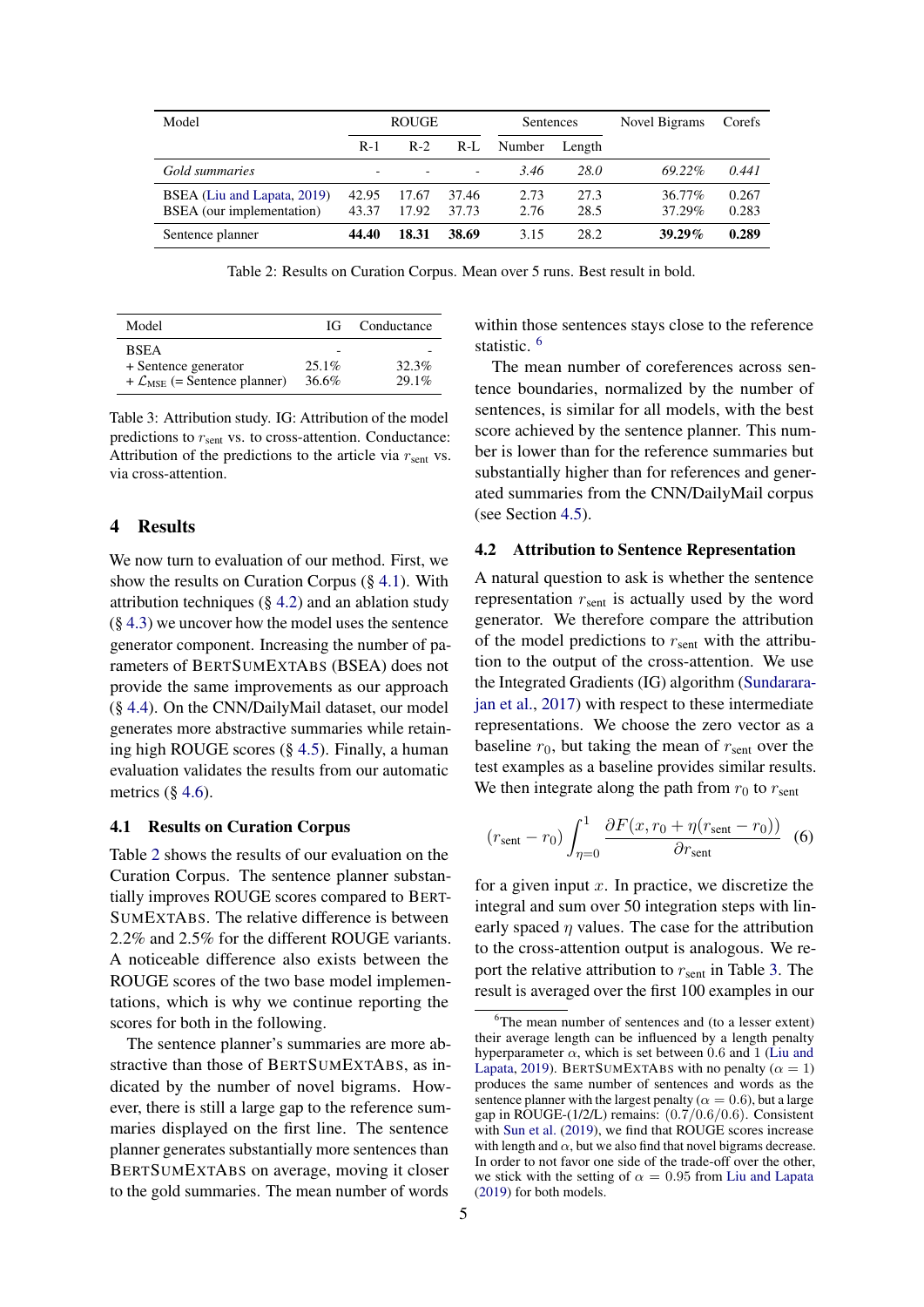<span id="page-5-3"></span>

| Model                                                                                           | <b>ROUGE</b>                                   |                                           |                                                |  |  |
|-------------------------------------------------------------------------------------------------|------------------------------------------------|-------------------------------------------|------------------------------------------------|--|--|
|                                                                                                 | $R-1$                                          | $R-2$                                     | $R-I.$                                         |  |  |
| BSEA (our implementation)<br>+ Sentence generator<br>+ $\mathcal{L}_{MSE}$ (= Sentence planner) | 43.37 (0.37)<br>43.97 (0.30)<br>44.40 $(0.14)$ | 17.92(0.17)<br>18.28(0.11)<br>18.31(0.13) | 37.73 (0.31)<br>38.32 (0.22)<br>38.69 $(0.10)$ |  |  |

Table 4: Ablation study showing ROUGE scores on Curation Corpus when adding the individual components of our model. Mean and std (in brackets) over 5 runs.

<span id="page-5-4"></span>

| Model                                                                                                                                                                                                                                            | Parameters           | <b>ROUGE</b>            |                         | Novel Bigrams           |                            |
|--------------------------------------------------------------------------------------------------------------------------------------------------------------------------------------------------------------------------------------------------|----------------------|-------------------------|-------------------------|-------------------------|----------------------------|
|                                                                                                                                                                                                                                                  |                      | $R-1$                   | $R-2$                   | $R-I.$                  |                            |
| BSEA (Liu and Lapata, 2019, $L_{\text{dec}} = 6$ , $\text{ff}_{\text{dec}} = 2048$ )<br>BSEA (our implementation, $L_{\text{dec}} = 6$ , ff <sub>dec</sub> = 2048)<br>BSEA (our implementation, $L_{\text{dec}} = 6$ , ff <sub>dec</sub> = 3072) | 180M<br>182M<br>191M | 43.13<br>43.21<br>43.12 | 17.80<br>17.69<br>17.84 | 37.63<br>37.54<br>37.53 | 36.83%<br>37.12%<br>37.34% |
| BSEA (our implementation, $L_{\text{dec}} = 8$ , ff <sub>dec</sub> = 2048)<br>BSEA (our implementation, $L_{\text{dec}} = 8$ , ff <sub>dec</sub> = 3072)                                                                                         | 198M<br>210M         | 43.41<br>43.68          | 17.91<br>18.06          | 37.79<br>38.06          | 37.09%<br>37.77%           |
| Sentence planner                                                                                                                                                                                                                                 | 208M                 | 44.40                   | 18.31                   | 38.69                   | 39.29%                     |

Table 5: Number of parameters of each model (M = million) together with ROUGE scores and novel bigrams on Curation Corpus.

test set. It shows that the attribution to  $r_{\text{sent}}$  with the sentence generator alone is about a quarter, while three quarters are attributed to the cross-attention. This is already a substantial amount, considering that the alternative is to directly look at the document.  $r_{\rm sent}$ 's attribution share further increases to more than a third with the addition of the guidance loss  $\mathcal{L}_{MSE}$ , making  $r_{sent}$  even more useful.

While we expect that the sentence representation is mostly used as an outline for the next summary sentence, we are curious to see how much information of the source document is present in  $r_{\text{sent}}$ . We use the conductance [\(Dhamdhere et al.,](#page-8-7) [2019\)](#page-8-7) via  $r_{\rm sent}$  with respect to the encoder outputs, and compare it to the conductance via the cross-attention. We ignore the encoder's computation as it is the same for both paths. Since it is computationally expensive to compute gradients over every neuron in  $r_{\text{sent}}$ , we sum over just 5 integration steps and average the result over the first 10 examples of the test set. From Table [3,](#page-4-5) we see that almost a third of the document's information is passed through the sentence representation. The addition of the guidance loss decreases this number, which means that  $r<sub>sent</sub>$  serves more as an outline than an additional condensed representation of the document.

### <span id="page-5-0"></span>4.3 Model Ablation

Table [4](#page-5-3) shows an ablation study for the two components we introduced in the hierarchical decoder. Both the sentence generator network and the guidance loss provide a steady increase in ROUGE performance as well as a reduction in variance. This demonstrates the efficacy of our additions.

#### <span id="page-5-1"></span>4.4 Number of Parameters

To verify that the improved performance of the sentence planner is not just a result of the increased number of parameters, we perform an experiment where we increase the base model's capacity. BERTSUMEXTABS consists of a 12-layer Transformer encoder, and a 6-layer decoder. Our model has additional parameters in the 2-layer Transformer that serves as the sentence generator. We therefore increase the BERTSUMEXTABS decoder's parameters such that the total model sizes match. Specifically, we increase the number of layers  $L_{\text{dec}}$  and the inner dimension of the feedforward sublayer  $\text{ff}_{\text{dec}}$ . The comparison is shown in Table [5.](#page-5-4) While increasing the number of parameters improves BERTSUMEXTABS's ROUGE scores, they are still far behind the sentence planner's scores. Similarly, the share of novel bigrams rises a bit with additional parameters. However, it still stays behind the abstractiveness of the sentence planner, showing that the inductive bias of our hierarchical decoder is very effective.

#### <span id="page-5-2"></span>4.5 Results on CNN/DailyMail

For comparison with previous work, we now report the results on the more extractive CNN/DailyMail corpus. Table [6](#page-6-1) shows the results for BERT-SUMEXTABS and the sentence planner. The first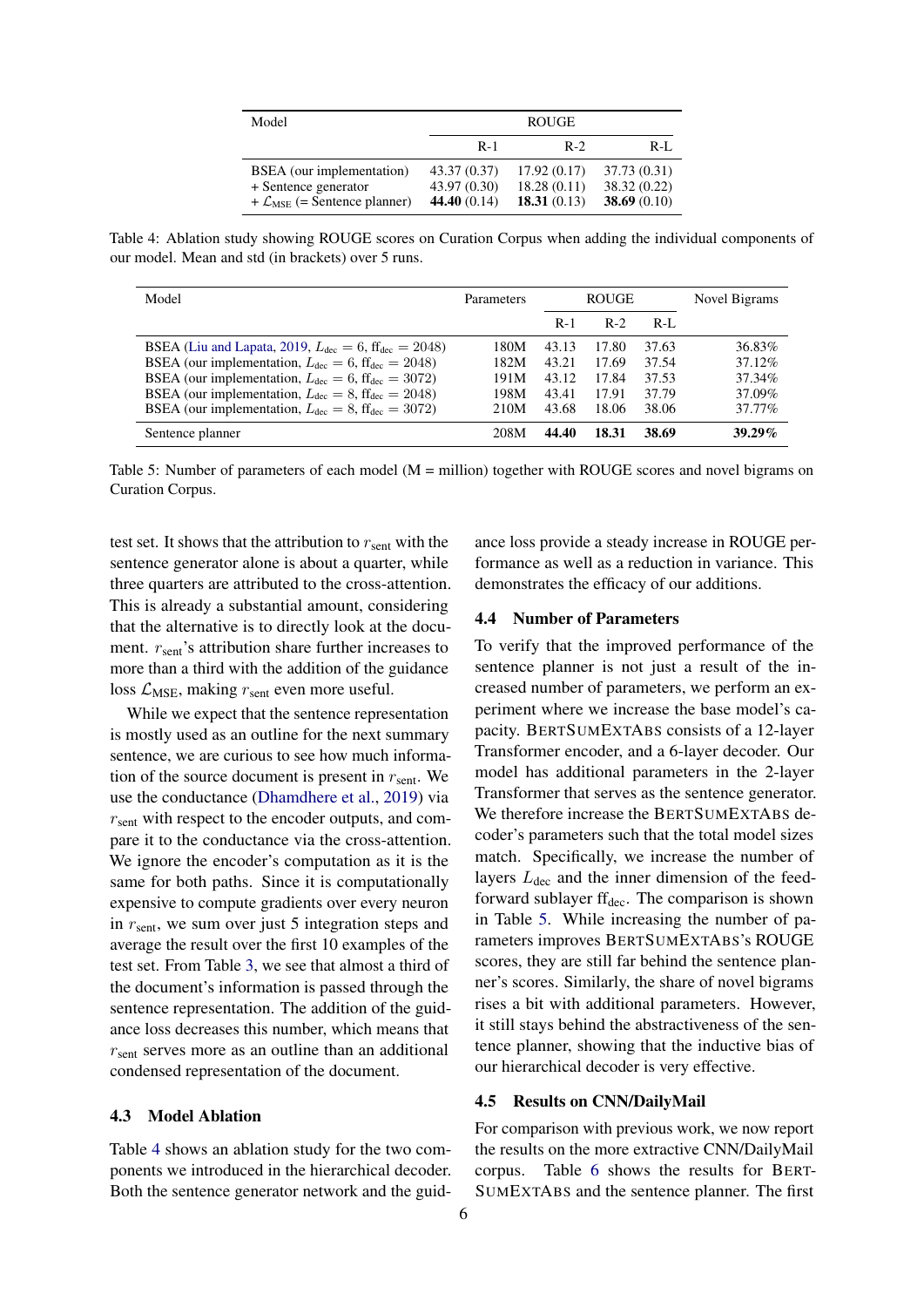<span id="page-6-1"></span>

| Model                                                                                                                   |                         | <b>ROUGE</b>            |                         | Sentences            |                      | Novel Bigrams           | Corefs                  |
|-------------------------------------------------------------------------------------------------------------------------|-------------------------|-------------------------|-------------------------|----------------------|----------------------|-------------------------|-------------------------|
|                                                                                                                         | $R-1$                   | $R-2$                   | $R-I$ .                 | Num                  | Len                  |                         |                         |
| Gold summaries                                                                                                          |                         |                         |                         | 3.88                 | 14.08                | 54.33%                  | 0.105                   |
| BSEA (Liu and Lapata, 2019, their checkpoint)<br>BSEA (Liu and Lapata, 2019, our training)<br>BSEA (our implementation) | 42.16<br>41.17<br>41.48 | 19.49<br>18.82<br>18.86 | 39.16<br>38.27<br>38.41 | 3.33<br>3.07<br>2.99 | 19.1<br>18.5<br>19.6 | 7.40%<br>8.14%<br>7.18% | 0.124<br>0.126<br>0.104 |
| Sentence planner                                                                                                        | 41.87                   | 19.37                   | 39.02                   | 3.82                 | 17.8                 | $10.65\%$               | 0.132                   |

Table 6: Results on CNN/DailyMail. Best result with our own training underlined.

<span id="page-6-2"></span>

| Ouality                | <b>BSEA</b> | SP   | $p$ -value |
|------------------------|-------------|------|------------|
| Non-redundancy         | 4.05        | 4.08 | 0.408      |
| Fluency                | 3.70        | 3.75 | 0.343      |
| Structure/coherence    | 3.68        | 3.85 | 0.102      |
| <b>Informativeness</b> | 3.57        | 3.77 | 0.069      |
| Abstractiveness        | 3.45        | 3.65 | 0.047      |
| Semantic similarity    | 2.98        | 3.18 | 0.043      |

Table 7: Mean score for each quality in the human evaluation for BSEA and the sentence planner (SP). Scores range from 1 (worst) to 5 (best). The  $p$ -value is determined with a paired bootstrap test.

line evaluates the model checkpoint that [Liu and](#page-9-1) [Lapata](#page-9-1) [\(2019\)](#page-9-1) provide. When we train both the extractive initialization and the abstractive model ourselves with the hyperparameters suggested, we are not quite able to achieve the same results. With our own implementation of the decoder, we are able to close the gap in ROUGE scores somewhat. The sentence planner performs best out of the models we trained ourselves. As on the Curation Corpus, it is also much more abstractive than BERT-SUMEXTABS. This could well account for the remaining difference in ROUGE scores.

The mean number of generated sentences by the sentence planner is almost identical with the reference summaries, and again a lot larger than for BERTSUMEXTABS. The generated sentences are also shorter, in line with the references. The number of coreference links across sentence boundaries are similar across models, with the sentence planner producing those links most often. We conclude that even on the more extractive CNN/DailyMail corpus, the sentence planner generates more abstractive and coherent summaries at high ROUGE.

### <span id="page-6-0"></span>4.6 Human Evaluation

We perform a human evaluation to verify the results found by our automatic metrics. We compare outputs of BERTSUMEXTABS (our implementation) with the sentence planner. The annotators

are presented with the source article, the reference summary as well as the candidate summaries for both systems. The systems are labeled *1* and *2*, and their order is randomized for each example. For each candidate summary, the annotators then have to select a score from 1 to 5 for six qualities, which are presented with a descriptive question (in brackets). The qualities are non-redundancy (*Is information stated only once?*), fluency (*Is the summary grammatical and good to read?*), structure/coherence (*Do the sentences build on each other?*), informativeness (*Is the important information captured?*), abstractiveness (*How much of the summary is rephrased (instead of copied)?*), and semantic similarity (*How semantically similar is the candidate summary to the gold summary?*).

We randomly draw 20 examples from the Curation Corpus test set. We limit the number of words of source articles to be above 100 and below 700 (includes  $70\%$  of examples), to remove extreme examples and keep the workload for annotators reasonable. We divide our 6 annotators, which are all NLP experts, into two groups, who review 10 examples each, resulting in 3 annotations per example, of which we take the mean. The results are reported in Table [7.](#page-6-2) The sentence planner is evaluated favorably compared to BERTSUMEXTABS in all categories. The non-redundancy and fluency categories show a smaller gap. This is expected, as we did not change the word generator, which impacts these categories the most. On the other categories, the sentence planner achieves larger improvements, showing that the introduction of a hierarchical decoder improves the planning capabilities of the model.

To determine statistical significance of the results, we follow the guidelines in [Dror et al.](#page-8-8) [\(2018\)](#page-8-8) and select the non-parametric paired bootstrap test [\(Efron and Tibshirani,](#page-8-9) [1994\)](#page-8-9). We find that the two models are not significantly different for the first four categories, while they are for the abstrac-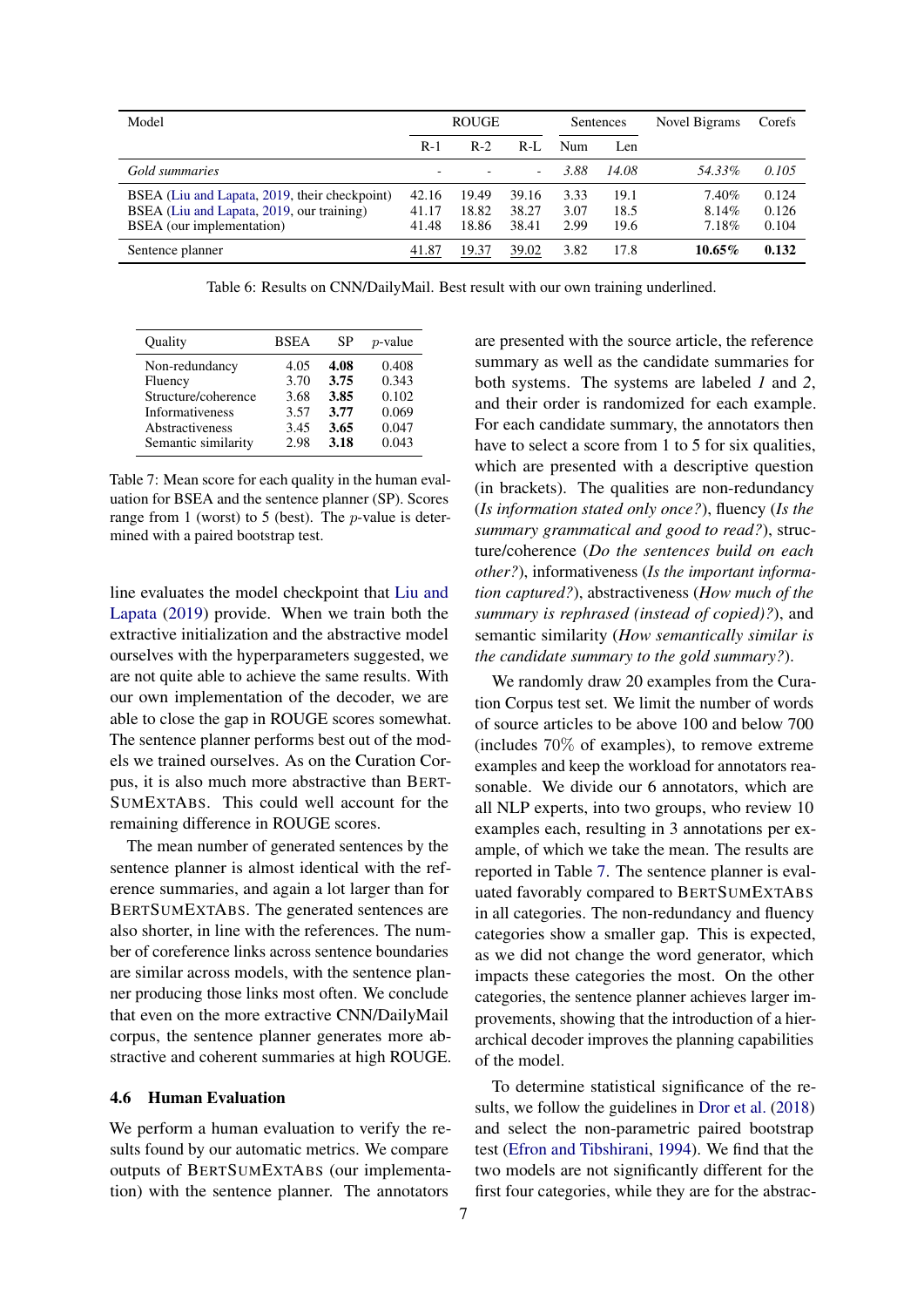tiveness and semantic similarity categories when selecting a threshold of  $p = 0.05$ . Additionally, we quantify the inter-annotator reliability with the intraclass correlation coefficient (ICC), according to [Shrout and Fleiss](#page-9-10) [\(1979\)](#page-9-10). The reliability is moderate with an ICC of 0.56 and a 95% confidence interval of [0.46, 0.65]. Given the moderate annotator agreement and our relatively small sample size of the human evaluation, it is possible that a more extensive (and therefore expensive) human evaluation could show a significant difference in informativeness and structure/coherence.

Finally, we are curious whether the Corefs evaluation can serve as an automatic evaluation of the structure/coherence category. We therefore compute the Pearson  $\rho$  for the correlation between the human and the metric's scores. The correlation is weak at 0.098 (p-value: 0.549). Thus there seems to be a mismatch between what the metric measures (discourse coherence by counting the number of coreference links across sentence boundaries) and the open way the question was formulated in the human evaluation (*Do the sentences build on each other?*). Nevertheless, the Corefs metric showed its value by very clearly distinguishing the CNN/DailyMail's summaries from the Curation Corpus's summaries. We therefore leave its optimal use for future work.

#### 5 Related Work

Our proposal is the first hierarchical decoder for a Transformer-based text summarization model. We survey previous work on hierarchical attention in summarization on the encoder side, and sentencelevel planning on the decoder side.

#### 5.1 Hierarchical Attention

[Nallapati et al.](#page-9-5) [\(2016\)](#page-9-5) use hierarchical attention in the encoder with a word- and a sentence-level RNN. The attention weights at the word level are re-weighted by the sentence-level attention weights. [Celikyilmaz et al.](#page-8-10) [\(2018\)](#page-8-10) divide the document into paragraphs, which are encoded separately by agents. Each agent performs attention within its paragraph, and the decoder attends to the agents. [Gehrmann et al.](#page-8-11) [\(2018\)](#page-8-11) first employ a content selector at the word level to decide which words are candidates for copying. They then use a pointergenerator network with just the admissible tokens to generate the summary. [Miculicich et al.](#page-9-11) [\(2018\)](#page-9-11) use hierarchical attention networks [\(Yang et al.,](#page-9-12)

[2016\)](#page-9-12) to encode the context of previous sentences, which is used to inform the translation of the next word. In contrast to these methods, we employ hierarchy on the decoder side, and generate a sentence representation for the *next* sentence.

### 5.2 Sentence Planning

[Tan et al.](#page-9-13) [\(2017\)](#page-9-13) use word- and sentence-level RNNs in both encoder and decoder. They also predict a next sentence embedding, but use a graph model as importance for the encoded sentences instead of attention. The word-level decoder RNN is conditioned by initializing the first hidden state with the sentence embedding. [Perez-Beltrachini](#page-9-14) [et al.](#page-9-14) [\(2019\)](#page-9-14) use a CNN word encoder/decoder and an LSTM sentence decoder for multi-document summarization. They predict a next sentence embedding with attention, which they add to the input of each convolutional decoder layer. An auxiliary loss pushes sentence embeddings to be close to LDA topics of summary sentences. Both models do not employ Transformers, and consequently their conditioning is very different from ours.

Several papers have investigated sentence-level language modeling. [Ippolito et al.](#page-8-12) [\(2020\)](#page-8-12) pick the most likely continuation from a set of candidate sentences. Their task provides a context of four sentences and requires to pick a single following sentence. A pretrained BERT model generates a target sentence representation, and the candidate with the highest cosine similarity is selected. [Huang](#page-8-13) [et al.](#page-8-13) [\(2020\)](#page-8-13) address the task of sentence infilling, where context on both sides of the missing sentence is provided. They learn sentence representations with a denoising autoencoder, predict the representation of the missing sentence with a separate Transformer, and then use the autoencoder's decoder to generate the missing sentence from that representation. [Deutsch and Roth](#page-8-14) [\(2019\)](#page-8-14) propose the *summary cloze* task. Given the beginning of a summary, the topic and the reference document, their model has to continue with a single sentence supported by the reference document. These approaches only predict a single sentence, and are given substantial context. In our approach, we generate sentence representations with variable context (or no context for the first summary sentence).

[Hua and Wang](#page-8-15) [\(2020\)](#page-8-15) receive a prompt and a set of keyphrases, which they position and then fill in the gaps around them. Similarly, [Jhamtani and](#page-8-16) [Berg-Kirkpatrick](#page-8-16) [\(2020\)](#page-8-16) generate a keyword per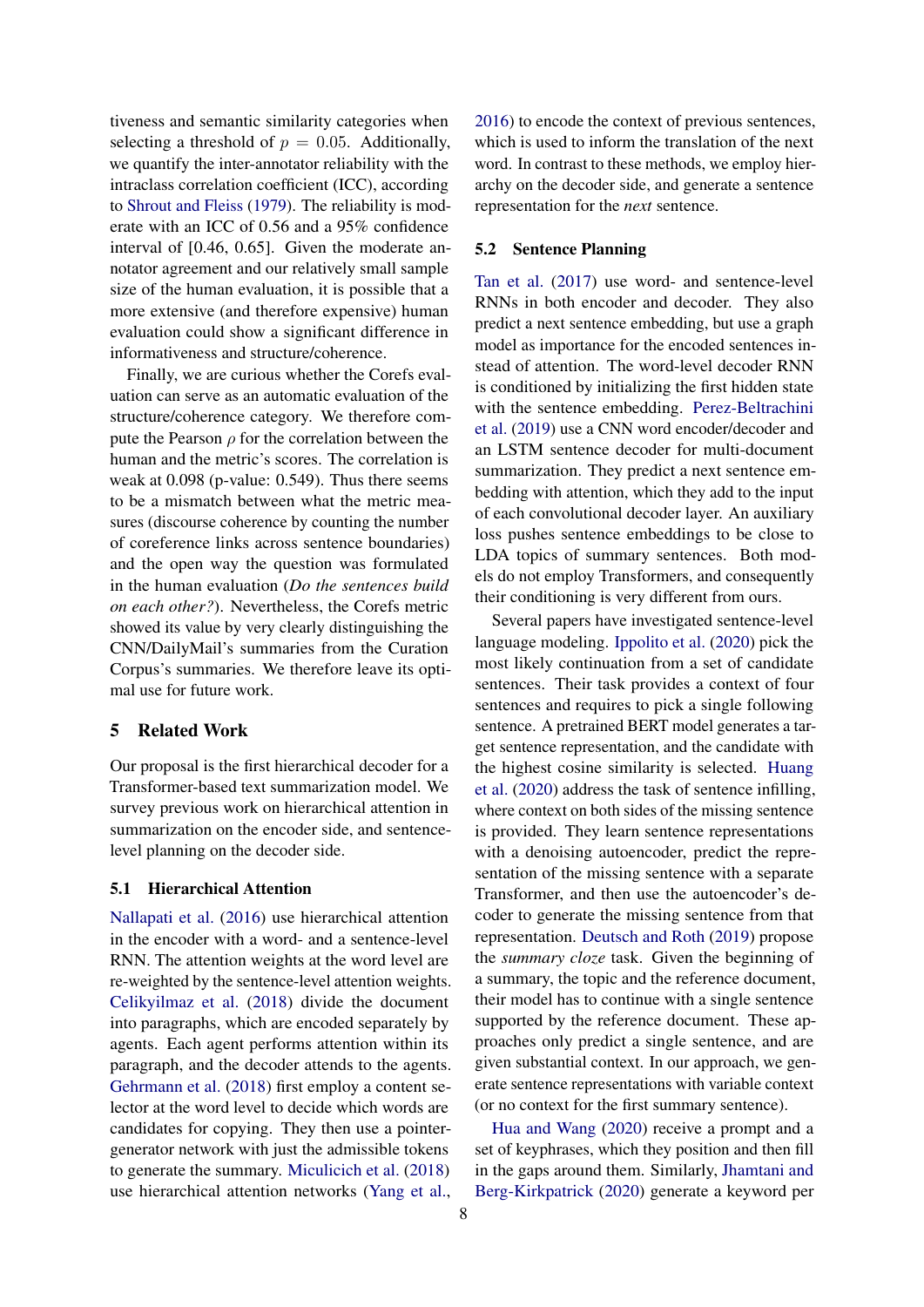sentence to be generated, and then generate its left and right context. In contrast to these approaches, our sentence generator outputs a latent representation  $r_{\text{sent}}$  for the entire sentence, which is used to condition the word generator. We do not tie this representation to specific words.

## 6 Conclusion

We presented the sentence planner, an encoderdecoder model with a hierarchical decoder, consisting of a sentence and a word generator. Our sentence generator computes a plan for the next summary sentence. The word generator is then conditioned on this plan when generating the sentence's words. An additional loss term, which guides the sentence planner towards producing the embedding of the target next sentence, improves the sentence generator's plan. When comparing the sentence planner to a state-of-the-art model without a hierarchical decoder, it generates more abstractive and coherent summaries at higher ROUGE scores.

In future work, we aim to apply our model to other generation tasks, such as machine translation or dialogue generation.

### References

- <span id="page-8-3"></span>Jimmy Lei Ba, Jamie Ryan Kiros, and Geoffrey E Hinton. 2016. Layer normalization. *arXiv preprint arXiv:1607.06450*.
- <span id="page-8-17"></span>Steven Bird, Edward Loper, and Ewan Klein. 2009. *Natural Language Processing with Python*. O'Reilly Media, Inc.
- <span id="page-8-10"></span>Asli Celikyilmaz, Antoine Bosselut, Xiaodong He, and Yejin Choi. 2018. Deep communicating agents for abstractive summarization. In *Proceedings of the 2018 Conference of the North American Chapter of the Association for Computational Linguistics: Human Language Technologies, Volume 1 (Long Papers)*, pages 1662–1675.

<span id="page-8-5"></span>Curation. 2020. Curation corpus base.

- <span id="page-8-14"></span>Daniel Deutsch and Dan Roth. 2019. Summary cloze: A new task for content selection in topic-focused summarization. In *Proceedings of the 2019 Conference on Empirical Methods in Natural Language Processing and the 9th International Joint Conference on Natural Language Processing (EMNLP-IJCNLP)*, pages 3711–3720.
- <span id="page-8-0"></span>Jacob Devlin, Ming-Wei Chang, Kenton Lee, and Kristina Toutanova. 2019. Bert: Pre-training of deep bidirectional transformers for language understanding. In *Proceedings of NAACL-HLT 2019*, pages 4171–4186.
- <span id="page-8-7"></span>Kedar Dhamdhere, Mukund Sundararajan, and Qiqi Yan. 2019. How important is a neuron. In *International Conference on Learning Representations*.
- <span id="page-8-8"></span>Rotem Dror, Gili Baumer, Segev Shlomov, and Roi Reichart. 2018. The hitchhiker's guide to testing statistical significance in natural language processing. In *Proceedings of the 56th Annual Meeting of the Association for Computational Linguistics (Volume 1: Long Papers)*, pages 1383–1392.
- <span id="page-8-9"></span>Bradley Efron and Robert J Tibshirani. 1994. *An introduction to the bootstrap*. CRC press.
- <span id="page-8-11"></span>Sebastian Gehrmann, Yuntian Deng, and Alexander Rush. 2018. Bottom-up abstractive summarization. In *Proceedings of the 2018 Conference on Empirical Methods in Natural Language Processing*, pages 4098–4109.
- <span id="page-8-4"></span>Karl Moritz Hermann, Tomas Kocisky, Edward Grefenstette, Lasse Espeholt, Will Kay, Mustafa Suleyman, and Phil Blunsom. 2015. Teaching machines to read and comprehend. In *Advances in Neural Information Processing Systems*, pages 1693–1701.
- <span id="page-8-15"></span>Xinyu Hua and Lu Wang. 2020. PAIR: Planning and iterative refinement in pre-trained transformers for long text generation. In *Proceedings of the 2020 Conference on Empirical Methods in Natural Language Processing (EMNLP)*.
- <span id="page-8-13"></span>Yichen Huang, Yizhe Zhang, Oussama Elachqar, and Yu Cheng. 2020. INSET: Sentence infilling with inter-sentential transformer. In *Proceedings of the 58th Annual Meeting of the Association for Computational Linguistics*, pages 2502–2515.
- <span id="page-8-6"></span>Ryu Iida and Takenobu Tokunaga. 2012. A metric for evaluating discourse coherence based on coreference resolution. In *24th International Conference on Computational Linguistics*.
- <span id="page-8-12"></span>Daphne Ippolito, David Grangier, Douglas Eck, and Chris Callison-Burch. 2020. Toward better storylines with sentence-level language models. In *Proceedings of the 58th Annual Meeting of the Association for Computational Linguistics*, pages 7472– 7478.
- <span id="page-8-16"></span>Harsh Jhamtani and Taylor Berg-Kirkpatrick. 2020. Narrative text generation with a latent discrete plan. In *Findings of the Association for Computational Linguistics: EMNLP 2020*.
- <span id="page-8-1"></span>Mike Lewis, Yinhan Liu, Naman Goyal, Marjan Ghazvininejad, Abdelrahman Mohamed, Omer Levy, Ves Stoyanov, and Luke Zettlemoyer. 2019. BART: Denoising sequence-to-sequence pre-training for natural language generation, translation, and comprehension. *arXiv preprint arXiv:1910.13461*.
- <span id="page-8-2"></span>Chin-Yew Lin. 2004. ROUGE: A package for automatic evaluation of summaries. In *Text Summarization Branches Out*, pages 74–81. Association for Computational Linguistics.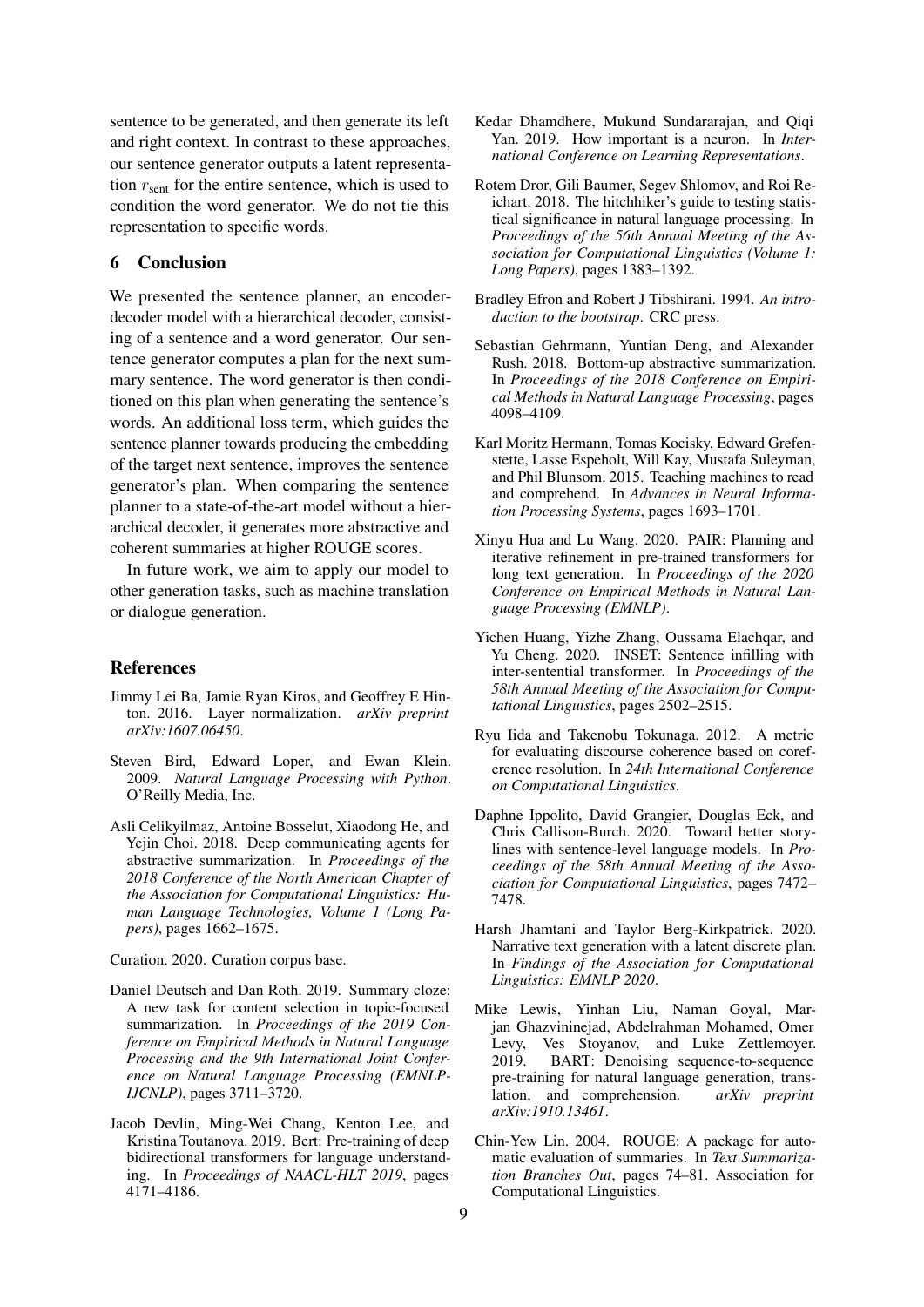- <span id="page-9-1"></span>Yang Liu and Mirella Lapata. 2019. Text summarization with pretrained encoders. In *Proceedings of the 2019 Conference on Empirical Methods in Natural Language Processing*.
- <span id="page-9-11"></span>Lesly Miculicich, Dhananjay Ram, Nikolaos Pappas, and James Henderson. 2018. Document-level neural machine translation with hierarchical attention networks. In *Proceedings of the 2018 Conference on Empirical Methods in Natural Language Processing*, pages 2947–2954.
- <span id="page-9-5"></span>Ramesh Nallapati, Bowen Zhou, Cicero dos Santos, Caglar Gulcehre, and Bing Xiang. 2016. Abstractive text summarization using sequence-to-sequence rnns and beyond. In *Proceedings of The 20th SIGNLL Conference on Computational Natural Language Learning*, pages 280–290.
- <span id="page-9-6"></span>Shashi Narayan, Shay B Cohen, and Mirella Lapata. 2018. Don't give me the details, just the summary! topic-aware convolutional neural networks for extreme summarization. In *Proceedings of the 2018 Conference on Empirical Methods in Natural Language Processing*, pages 1797–1807.
- <span id="page-9-14"></span>Laura Perez-Beltrachini, Yang Liu, and Mirella Lapata. 2019. Generating summaries with topic templates and structured convolutional decoders. In *Proceedings of the 57th Annual Meeting of the Association for Computational Linguistics*, pages 5107–5116.
- <span id="page-9-4"></span>Alexander M Rush, Sumit Chopra, and Jason Weston. 2015. A neural attention model for abstractive sentence summarization. In *Proceedings of the 2015 Conference on Empirical Methods in Natural Language Processing*, pages 379–389.
- <span id="page-9-3"></span>Abigail See, Peter J Liu, and Christopher D Manning. 2017. Get to the point: Summarization with pointergenerator networks. In *Proceedings of the 55th Annual Meeting of the Association for Computational Linguistics (Volume 1: Long Papers)*, pages 1073– 1083.
- <span id="page-9-10"></span>Patrick E Shrout and Joseph L Fleiss. 1979. Intraclass correlations: uses in assessing rater reliability. *Psychological bulletin*, 86(2):420.
- <span id="page-9-9"></span>Simeng Sun, Ori Shapira, Ido Dagan, and Ani Nenkova. 2019. How to compare summarizers without target length? pitfalls, solutions and re-examination of the neural summarization literature. In *Proceedings of the Workshop on Methods for Optimizing and Evaluating Neural Language Generation*, pages 21–29.
- <span id="page-9-8"></span>Mukund Sundararajan, Ankur Taly, and Qiqi Yan. 2017. Axiomatic attribution for deep networks. In *Proceedings of the 34th International Conference on Machine Learning-Volume 70*, pages 3319–3328.
- <span id="page-9-13"></span>Jiwei Tan, Xiaojun Wan, and Jianguo Xiao. 2017. Abstractive document summarization with a graphbased attentional neural model. In *Proceedings of the 55th Annual Meeting of the Association for Computational Linguistics (Volume 1: Long Papers)*, pages 1171–1181.
- <span id="page-9-0"></span>Ashish Vaswani, Noam Shazeer, Niki Parmar, Jakob Uszkoreit, Llion Jones, Aidan N Gomez, Łukasz Kaiser, and Illia Polosukhin. 2017. Attention is all you need. In *Advances in neural information processing systems*, pages 5998–6008.
- <span id="page-9-7"></span>Thomas Wolf, Lysandre Debut, Victor Sanh, Julien Chaumond, Clement Delangue, Anthony Moi, Pierric Cistac, Tim Rault, Rémi Louf, Morgan Funtowicz, Joe Davison, Sam Shleifer, Patrick von Platen, Clara Ma, Yacine Jernite, Julien Plu, Canwen Xu, Teven Le Scao, Sylvain Gugger, Mariama Drame, Quentin Lhoest, and Alexander M. Rush. 2019. Huggingface's transformers: State-of-the-art natural language processing. *ArXiv*, abs/1910.03771.
- <span id="page-9-15"></span>Stratos Xenouleas, Prodromos Malakasiotis, Marianna Apidianaki, and Ion Androutsopoulos. 2019. Sumqe: A bert-based summary quality estimation model. In *Proceedings of the 2019 Conference on Empirical Methods in Natural Language Processing and the 9th International Joint Conference on Natural Language Processing (EMNLP-IJCNLP)*, pages 6007– 6013.
- <span id="page-9-12"></span>Zichao Yang, Diyi Yang, Chris Dyer, Xiaodong He, Alex Smola, and Eduard Hovy. 2016. Hierarchical attention networks for document classification. In *Proceedings of the 2016 conference of the North American chapter of the association for computational linguistics: human language technologies*, pages 1480–1489.
- <span id="page-9-2"></span>Jingqing Zhang, Yao Zhao, Mohammed Saleh, and Peter J. Liu. 2020. PEGASUS: Pre-training with extracted gap-sentences for abstractive summarization. In *Proceedings of the 37th International Conference on Machine Learning*.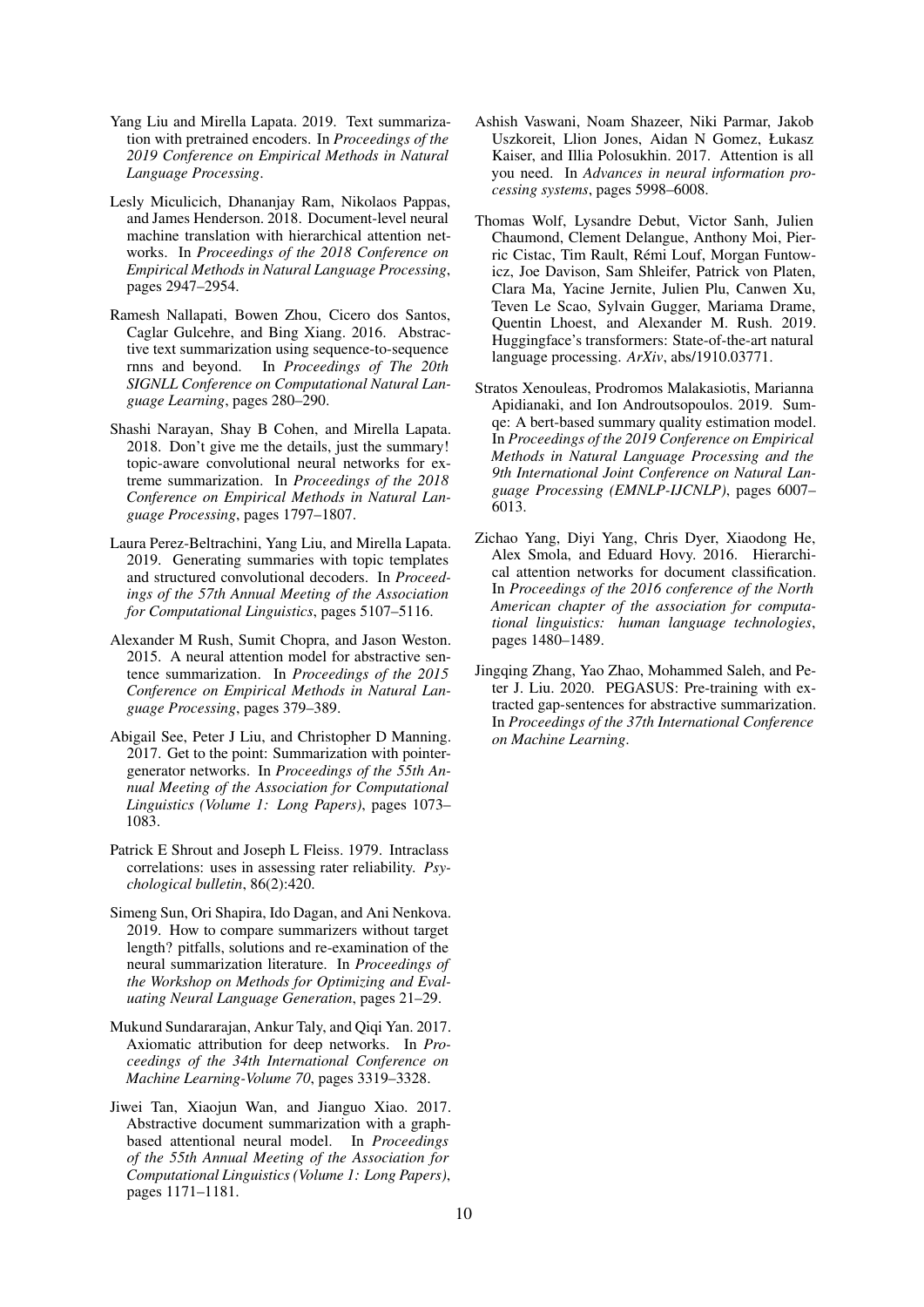## <span id="page-10-0"></span>A Alternative Approaches

In the following, we discuss alternative approaches which we tried but did not achieve as good results as the proposed model.

Separate encoders for document and summary. We conjectured that encoding a document for crossattention in the word generator, and encoding a summary for generating the next summary sentence representation require extracting different pieces of information. We therefore added a second encoder for the summary generated so far, and initialized it with BERT. This change did not improve over sharing the encoder weights for the article and the summary. However, it introduced many additional parameters, so we discarded this idea.

Same preprocessing for the summary. BERT-SUMEXTABS uses different preprocessing formats for the source document and the summary. For the document, every sentence is surrounded by a leading CLS token and a trailing SEP token. The summary is preceded by a *beginning of summary* token, the summary sentences are separated by a sentence separator token and the end is marked with an *end of summary* token.

We tried homogenizing the preprocessing formats for the document and the summary, such that the encoder does not need to deal with different inputs. We surround every sentence with a CLS and SEP token. The end of the summary is still marked with an *end of summary* token to tell the decoder to stop.

We did not reach the results of the preprocessing used in BERTSUMEXTABS with this format. Interestingly, the generated summaries consistently contained fewer sentences on average. We conjecture that this could be an artefact of decoding with beam search, but cannot substantiate this presumption.

Contextual sentence representations. In our model, we encode summary sentences individually, without self-attention to the surrounding sentences. It is not possible to allow representations to see future ground-truth sentences, as that would serve as a shortcut for the model and prevent proper learning of the task. While it is possible for the sentence representations to encode information of previous summary sentences, experiments showed no improvements with this change.

Attention to the sentence representation. A different way to integrate the sentence representation in the word generator is to perform attention over it. We experimented with two methods. On the one hand, we specialized an attention head to exclusively look at the sentence representation, while the others attend to the source document. This method performed slightly worse than the base model on ROUGE scores. On the other hand, we concatenated the sentence representation to the encoder outputs, and jointly attended to it in the word generator's cross-attention. When analyzing the attention weights, we realized that the sentence representation was mostly ignored. As a remedy, we separated training into two phases. In the first phase, we trained our model without attention to the document, such that the sentence planner gets a chance to learn meaningful sentence representations and is not ignored from the start. We then finetuned the model with attention to the document. While this increased the attention weights of the sentence representation substantially, the results did not improve over the baseline with the same number of total training steps (pretraining and finetuning combined).

## <span id="page-10-1"></span>B Preprocessing on Curation Corpus

We follow the instructions in the Curation Corpus Github repository<sup>[7](#page-10-2)</sup> to download the 40000 articlesummary pairs. After filtering examples where either the article or the summary are empty, we are left with 39911 examples. We split them into train/validation/test sets as 80/10/10 to arrive at split sizes of 31929/3991/3991.

Since the text extractor from the HTML websites inserts a lot of newlines (probably due to the website layout), we replace them with spaces in order to not split sentences in the middle.

We use the NLTK tokenizer [\(Bird et al.,](#page-8-17) [2009\)](#page-8-17) to split the article text into sentences. We then preprocess the data in the same way as [Liu and Lapata](#page-9-1) [\(2019\)](#page-9-1) processed the CNN/DailyMail corpus, except that we do not filter examples based on the number of tokens in the article or summary, but instead keep them irrespective of their length.

We are happy to assist with reconstructing the dataset as we have used it in this paper.

<span id="page-10-2"></span><sup>7</sup>[https://github.com/CurationCorp/](https://github.com/CurationCorp/curation-corpus) [curation-corpus](https://github.com/CurationCorp/curation-corpus)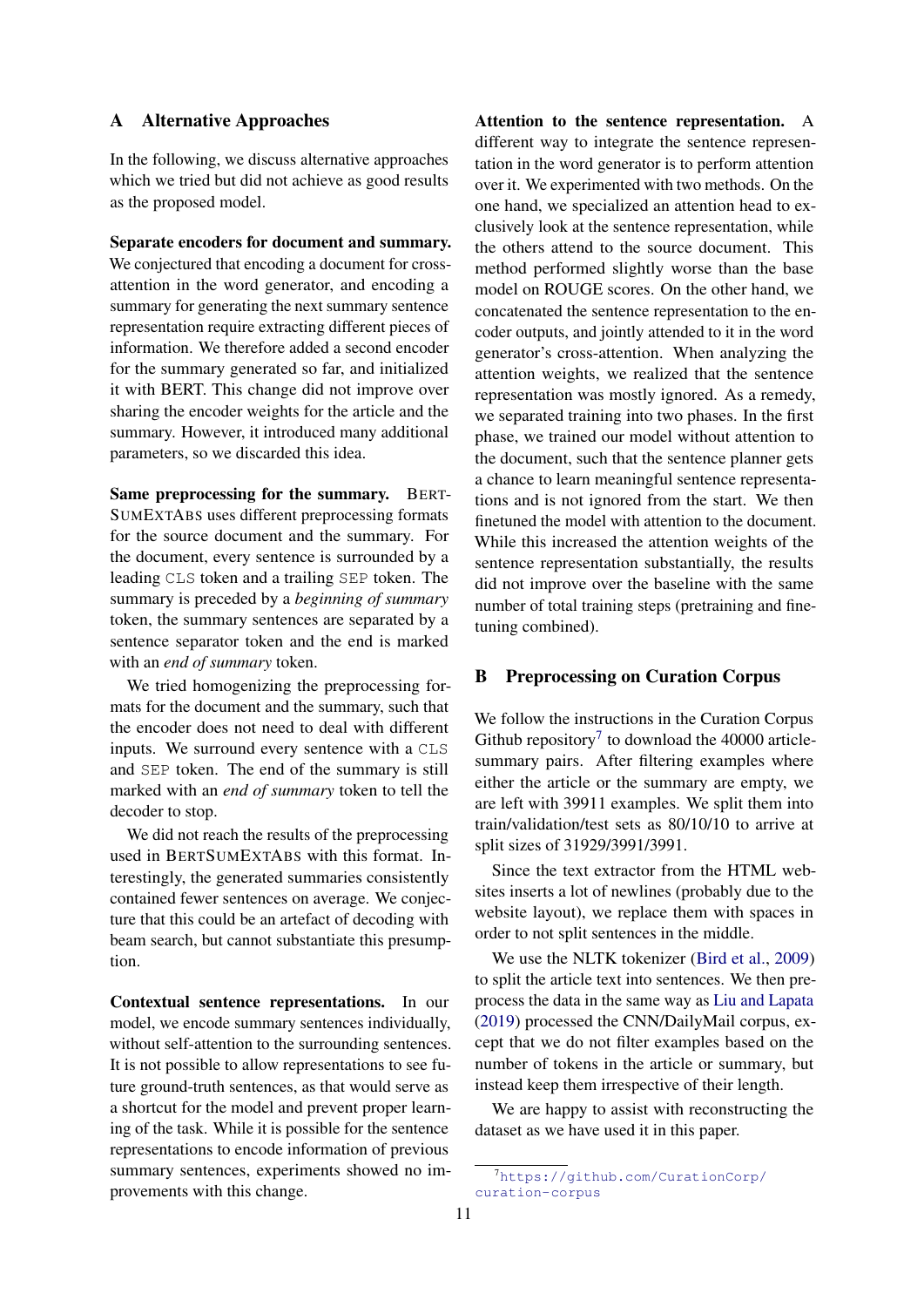<span id="page-11-1"></span>

| Model                                                    | <b>ROUGE</b>               |                            |                             |  |  |
|----------------------------------------------------------|----------------------------|----------------------------|-----------------------------|--|--|
|                                                          | $R-1$                      | $R-2$                      | $R-I.$                      |  |  |
| BSEA (Liu and Lapata, 2019)<br>BSEA (our implementation) | 42.95(0.14)<br>43.37(0.37) | 17.67(0.19)<br>17.92(0.17) | 37.46 (0.21)<br>37.73(0.31) |  |  |
| Sentence planner                                         | 44.40(0.14)                | 18.31(0.13)                | 38.69 $(0.10)$              |  |  |

<span id="page-11-2"></span>Table 8: Comparison of generated with reference summaries on Curation Corpus. Mean and std (in brackets) over 5 runs. Best result in bold.

| Model                                                    | Sentences                |                        | Novel Bigrams                    | Corefs                       |
|----------------------------------------------------------|--------------------------|------------------------|----------------------------------|------------------------------|
|                                                          | Number                   | Length                 |                                  |                              |
| Gold summaries                                           | 3.46                     | 28.0                   | 69.22%                           | 0.441                        |
| BSEA (Liu and Lapata, 2019)<br>BSEA (our implementation) | 2.73(0.09)<br>2.76(0.10) | 27.3(0.5)<br>28.5(0.8) | 36.77% (0.94%)<br>37.29% (1.32%) | 0.267(0.011)<br>0.283(0.026) |
| Sentence planner                                         | 3.15(0.11)               | 28.2(0.5)              | 39.29% $(2.00\%)$                | 0.289(0.023)                 |

Table 9: Properties of generated summaries on Curation Corpus. Mean and std (in brackets) over 5 runs.

<span id="page-11-3"></span>

| Dataset / Model             | Focus | Coherence |
|-----------------------------|-------|-----------|
| CNN/DailyMail               | 0.654 | 0.298     |
| <b>Curation Corpus</b>      | 0.848 | 0.563     |
| BSEA (Liu and Lapata, 2019) | 0.838 | 0.547     |
| BSEA (our implementation)   | 0.850 | 0.563     |
| Sentence planner            | 0.859 | 0.562     |

Table 10: Focus and coherence scores of SUM-QE. Models are trained and evaluated on Curation Corpus. Mean over 5 runs.

## <span id="page-11-0"></span>C Full Results on Curation Corpus

Tables [8](#page-11-1) and [9](#page-11-2) show the mean and standard deviation (in brackets) over 5 runs of each model, with random seeds from 1 to 5.

## D SUM-QE Evaluation

In line with our evaluations, SUM-QE [\(Xenouleas](#page-9-15) [et al.,](#page-9-15) [2019\)](#page-9-15) evaluates the linguistic quality of a summary. In particular, the two qualities *focus* and *coherence* are desired properties for natural summaries. However, we found the metric to give nondiscriminative scores to all summaries (including reference summaries). We therefore only provide the results for completeness.

SUM-QE automatically evaluates summaries with regard to linguistic quality questions asked in the DUC-05/06/07 tasks. We select the qualities regarding focus and coherence, described as follows:

*Q4 – Focus.* The summary should have a focus; sentences should only contain information that is

related to the rest of the summary.

*Q5 – Structure and Coherence.* The summary should be well-structured and well-organized. The summary should not just be a heap of related information, but should build from sentence to sentence to a coherent body of information about a topic.

The raters were asked to judge summaries on an integer scale of 1 to 5, which is normalized to  $(0, 1)$  by the SUM-OE model. It is trained on the raters' judgments and achieves high correlations on a held-out test set. We use the model trained on DUC-05/06 (and evaluated on DUC-07) with the "multi-task-5" setting, producing one output per linguistic quality.

Table [10](#page-11-3) holds the SUM-QE scores for the reference summaries of CNN/DailyMail and Curation Corpus. There is an evident difference in scores between the two datasets, with Curation Corpus's summaries being judged more focused and coherent by the model. When comparing the scores of Curation Corpus's reference summaries with the models' scores, there are only minimal differences. The same holds true for a comparison between models. We therefore decided to remove this evaluation from the main text of the paper.

### E Example Summaries

Tables [11](#page-12-0) and [12](#page-13-0) show example summaries from the Curation Corpus validation set for the sentence planner and BERTSUMEXTABS (our implementation), alongside the source article and the reference summary.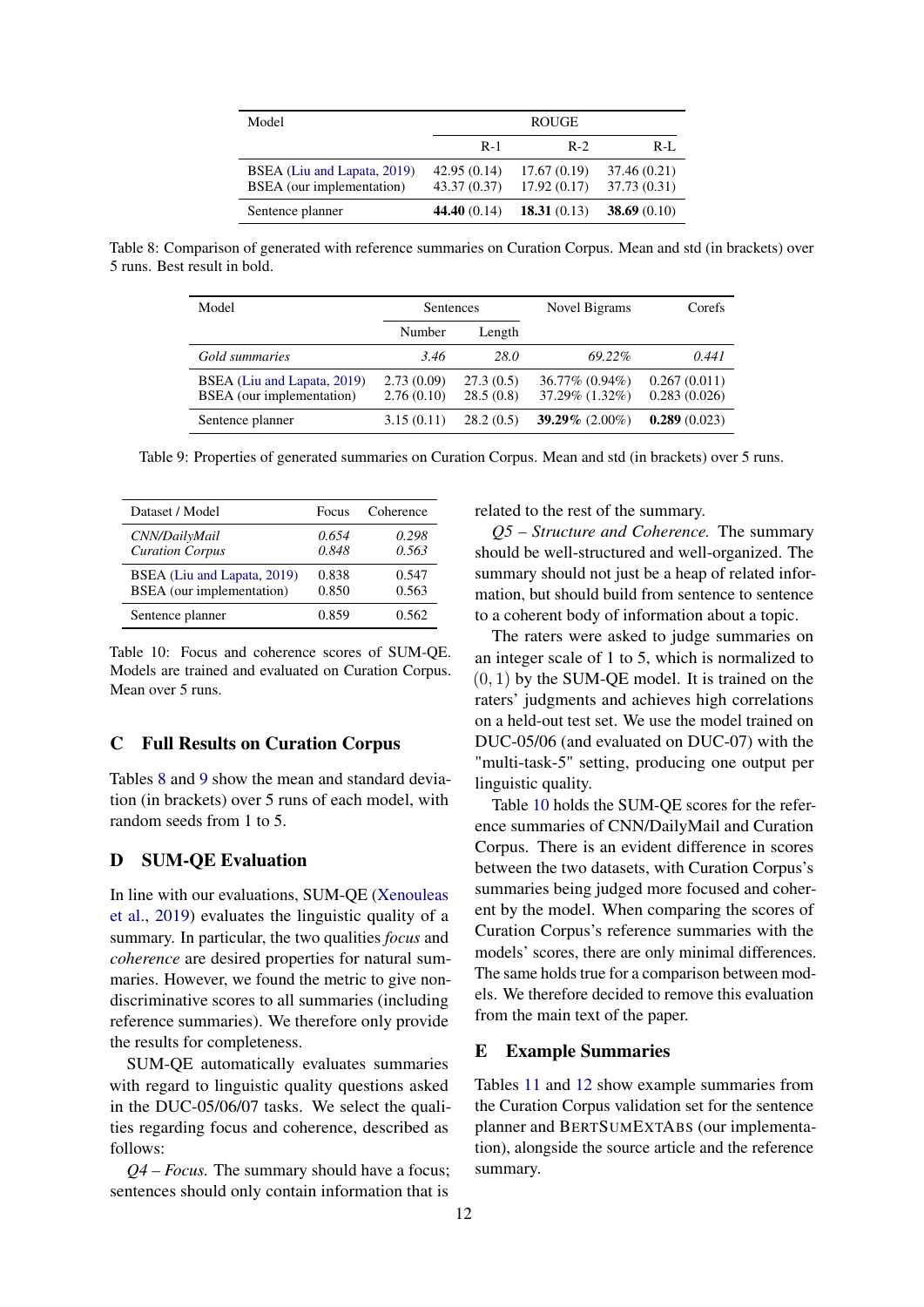### <span id="page-12-0"></span>Source article

Theresa May's plans for a post-Brexit trade deal with the US will be put at risk if she retains EU protections for food and drink such as Champagne and Parma Ham, a senior ally of Donald Trump has warned. The Telegraph has learned that Liam Fox, the International Trade Secretary, has written to David Davis, the Brexit Secretary, warning him not to concede over the issue during negotiations with Brussels. During a recent visit to the US he was told by Paul Ryan, a senior Republican and Speaker of the House of Representatives, that the UK must be able to "diverge" from EU protected status standards to reach a free trade deal. The US produces its own Feta, Parmesan and Champagne and has strongly resisted attempts to ban the sale of American products in the past. Its refusal to compromise on the issue led to the collapse of a major trade deal between the EU and the US. However Michel Barnier, the EU's chief Brexit negotiator, is demanding that Britain must recognise 3,300 protected food and drink products after Brexit. The products are protected under a system of "geographical indications", meaning that they cannot be produced elsewhere.

#### Reference summary

A post-Brexit trade deal with the US may be jeopardised if the UK continues to recognise EU protected status standards for food and drink. The US has resisted calls to adopt protections for products such as feta, Parmesan and Champagne, and would expect the UK to also diverge from them. However, the EU's chief Brexit negotiator, Michel Barnier, says Britain must retain the protections.

## Candidate summary (sentence planner)

uk prime minister theresa may ' s plans for a post - brexit trade deal with the us will be placed at risk if she retains eu protections for food and drink products such as champagne and parma ham , according to unnamed sources . european trade secretary liam fox has written to david davis , the eu ' s chief brexit negotiator michel barnier , to call for britain to recognise 3 , 300 protected food and drinks products after brexit . the uk produces its own feta , parmesan and champagne imports , and called for the uk to " diverge " from eu protected status standards .

### Candidate summary (BERTSUMEXTABS, our implementation)

brexit negotiator liam fox has written to david davis , the uk ' s brexit negotiator , calling for britain to recognise 3 , 300 protected food and drink products after brexit . the uk produces its own feta , parmesan and champagne and has strongly opposed attempts to ban the sale of us products in the past . michel barnier , the eu ' s chief brexit negotiator for brexit negotiator michel barnier is calling for the uk to recognise three , 300 products following brexit .

Table 11: Hard example from the Curation Corpus. The sentence planner correctly calls "a senior ally of Donald Trump" an "unnamed source". It nicely includes the Speaker of the House's demand to "diverge" from EU standards as a call by the US. It gets confused with the International Trade Secretary, the Brexit Secretary and the EU's chief Brexit negotiator. It also mistakes the US for the UK when talking about a country producing its own products. BERTSUMEXTABS does these same mistakes, but gets even more confused with the Brexit negotiator. It repeats the call to recognize the protected products by the Brexit negotiator, and misses the main point of the article, namely that this issue jeopardizes the post-Brexit trade deal.